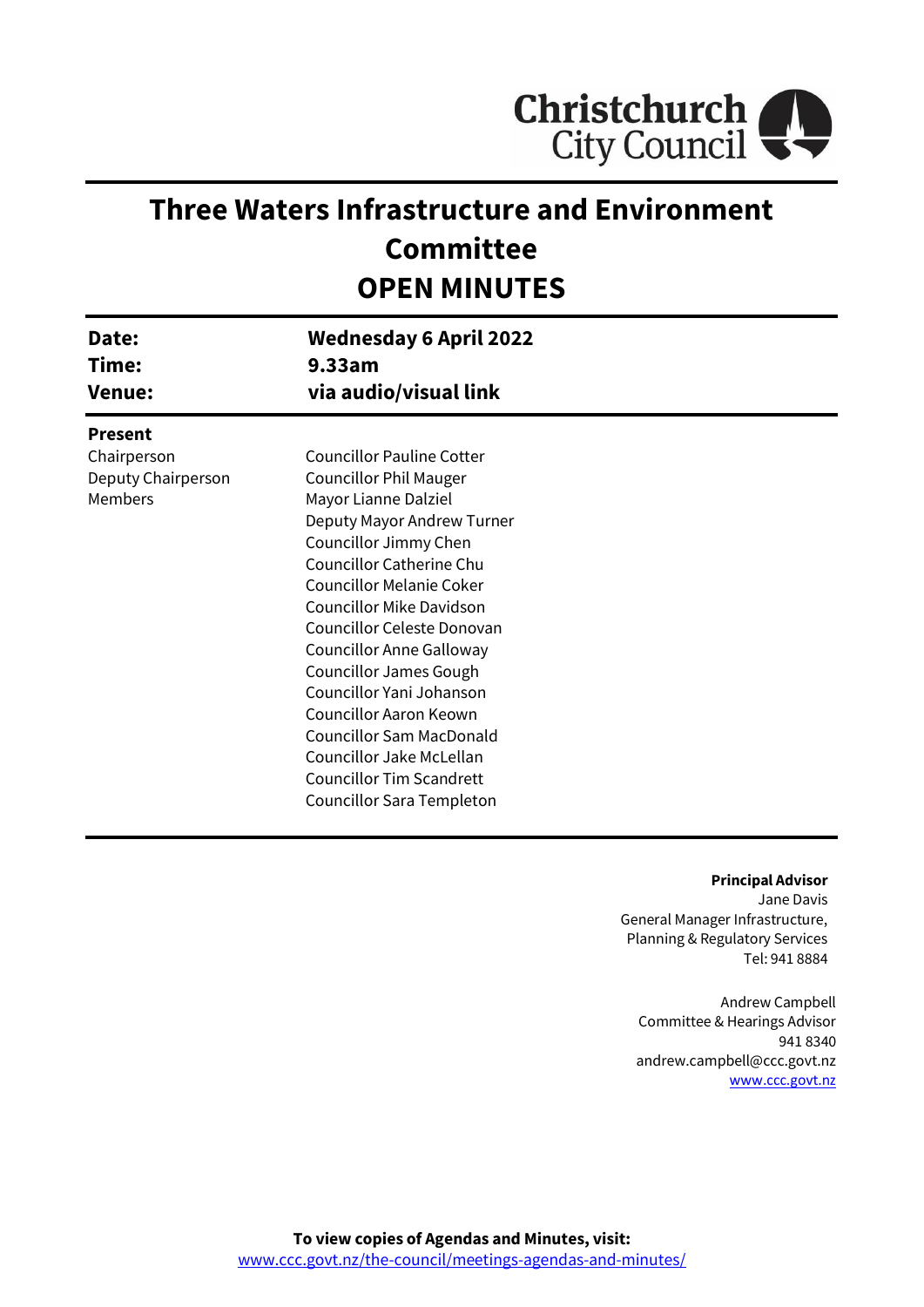

- **Part A Matters Requiring a Council Decision**
- **Part B Reports for Information**
- **Part C Decisions Under Delegation**

**Karakia Tīmatanga**: Given by Councillor Templeton.

The agenda was dealt with in the following order.

## **1. Apologies Ngā Whakapāha**

#### **Part C Committee Resolved TWIA/2022/00008**

That the apologies received from Councillors Galloway and Keown for lateness be accepted.

Councillor Cotter/Deputy Mayor **Carried**

## **2. Declarations of Interest Ngā Whakapuaki Aronga**

#### **Part B**

There were no declarations of interest recorded.

## **3. Confirmation of Previous Minutes Te Whakaāe o te hui o mua**

### **Part C**

### **Committee Resolved TWIA/2022/00009**

That the minutes of the Three Waters Infrastructure and Environment Committee meeting held on Wednesday, 9 March 2022 be confirmed.

Councillor Scandrett/Councillor Chen **Councillor Chen Carried** 

## **4. Public Forum Te Huinga Whānui**

#### **Part B**

Vickie Walker spoke to the Committee about the effects that the odour from the Wastewater Treatment Plant is having on her health. Staff apologised regarding the odour and explained that the odour is caused by hydrogen sulphide, which while odorous is not toxic. Staff are also looking to improve communications and putting together videos to show the improvements being made at the plant.

Councillor Keown joined the meeting at 9.35am during Item 4.

## **5. Deputations by Appointment Ngā Huinga Whakaritenga**

#### **Part B**

There were no deputations by appointment.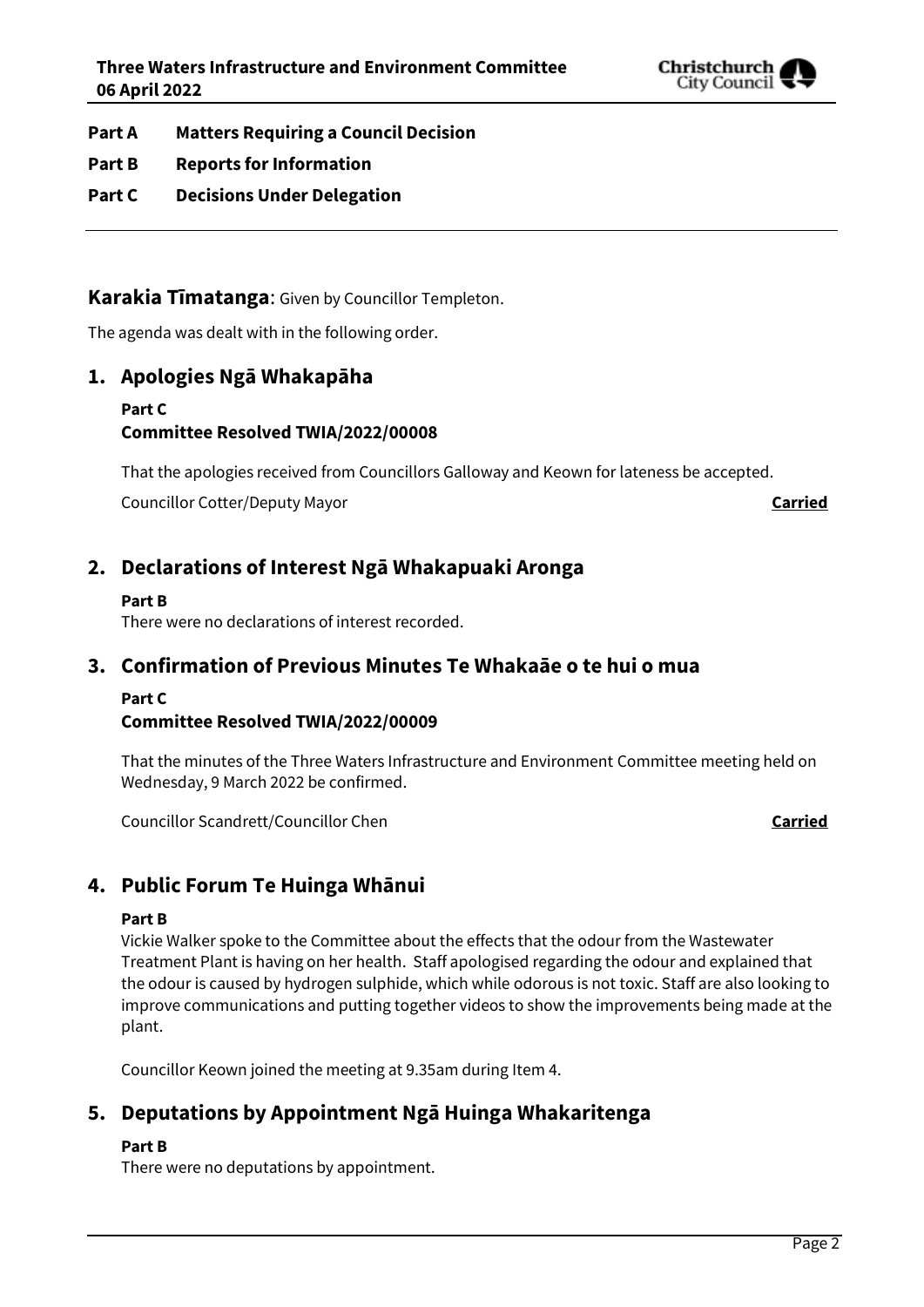

## **6. Presentation of Petitions Ngā Pākikitanga**

There was no presentation of petitions.

## **7. Christchurch West Melton Water Management Zone Committee Minutes - 24 February 2022**

#### **Committee Resolved TWIA/2022/00010**

That the Three Waters Infrastructure and Environment Committee receives the Minutes from the Christchurch West Melton Water Management Zone Committee meeting held 24 February 2022.

Councillor Keown/Deputy Mayor **Carried**

## **8. Waimakariri Water Management Zone Committee Minutes - 1 November 2021**

#### **Committee Comment**

1. The Minutes from the Waimakariri Water Management Zone Committee meeting held on 1 November 2021 were tabled during the meeting (**Attachment A**).

#### **Committee Resolved TWIA/2022/00011**

That the Three Waters Infrastructure and Environment Committee receives the Minutes from the Waimakariri Water Management Zone Committee meeting held 1 November 2021.

Councillor Keown/Deputy Mayor **Carried**

#### **Attachments**

A Waimakariri Zone Committee Minutes - 1 November 2021 **[⇨](../../../RedirectToInvalidFileName.aspx?FileName=TWIA_20220406_MAT_7548.PDF#PAGE=3)</u>** 

### **9. Duvauchelle Wastewater - Options for Public Consultation**

#### **Committee Comment**

- 1. Mike Bourke, Senior Technician Water & Waste Planning, presented the options that staff had investigated for the Duvauchelle Wastewater Treatment and Disposal Renewal Scheme (**Attachment A**).
- 2. During the staff presentation, Councillor Cotter tabled a letter from Rik Tainui, Chairperson of Ōnuku Rūnanga Incorporated Society, in support of the two options recommended by Staff (**Attachment B**) and a memo on the Duvauchelles Wastewater Strategic Approach (**Attachment C**).
- 3. Michele McDonald, Team Leader Asset Planning WWW, presented on the alternate scope proposal for Akaroa and Duvauchelles wastewater disposal to Birdlings Flat (**Attachment D**).

#### **Committee Resolved TWIA/2022/00012**

#### **Officer Recommendation accepted without change**

#### **Part C**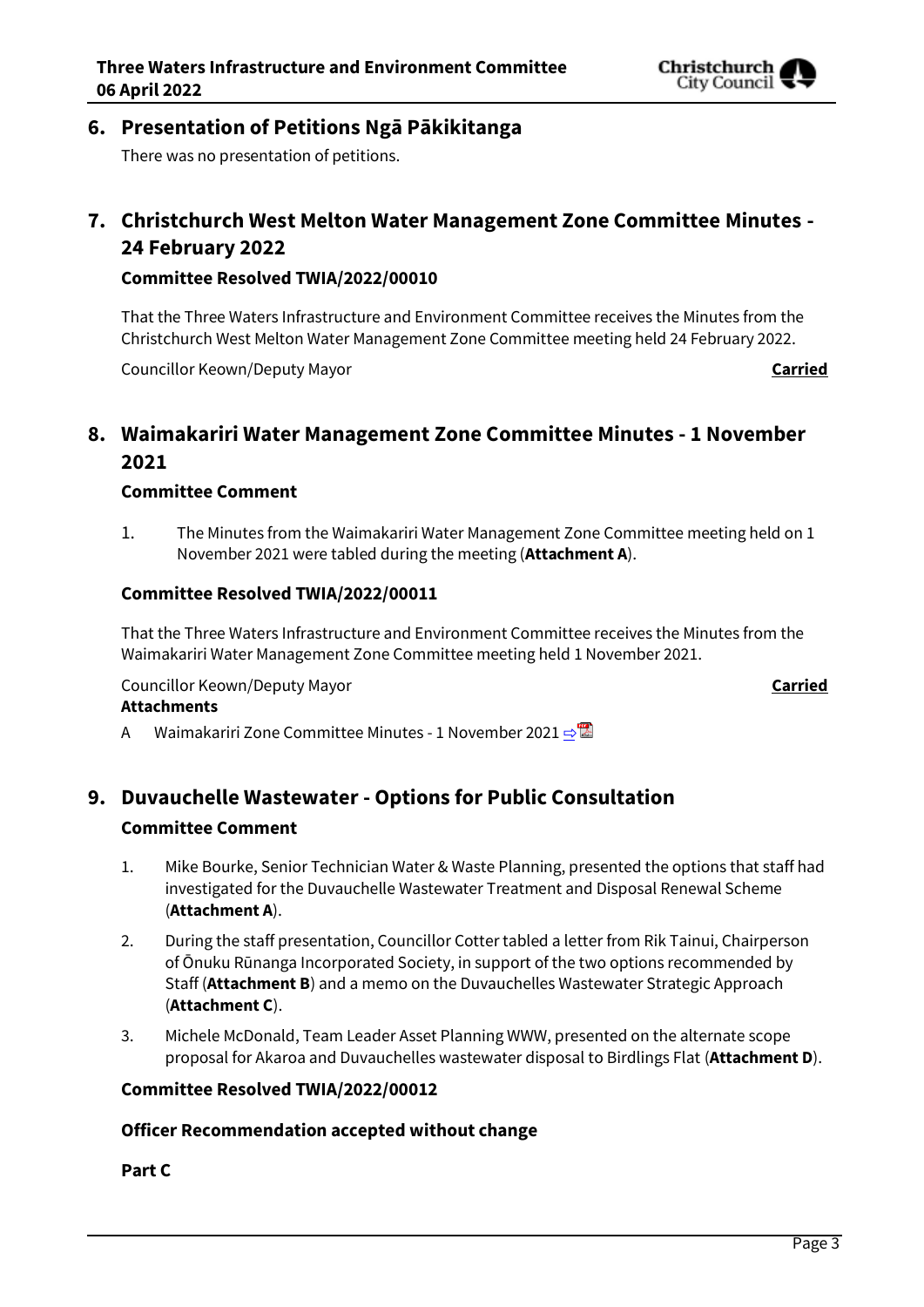That the Three Waters Infrastructure and Environment Committee:

- 1. Confirm that the two recommended options: A4 Spray irrigate existing 18 hole golf course with drip irrigation to trees in winter (preferred option), and B3 Drip irrigate planted margins and trees on the golf course be taken forward for public consultation.
- 2. Appoint a hearings panel be to hear submissions.

*The division was declared carried by 12 votes to 4 votes the voting being as follows:*

*For: Councillor Cotter, Mayor Dalziel, Deputy Mayor Turner, Councillor Chen, Councillor Chu, Councillor Coker, Councillor Davidson, Councillor Donovan, Councillor Johanson, Councillor McLellan, Councillor Scandrett and Councillor Templeton*

*Against: Councillor Mauger, Councillor Gough, Councillor Keown and Councillor MacDonald*

Councillor Scandrett/Councillor Davidson **Carried**

#### **Attachments**

- A Staff Presentation Options for Public Consultation on Duvauchelle Wastewater Treatment and Disposal Renewal Scheme ⇒
- B Letter from the Chairperson of Ōnuku Rūnanga Incorporated Society  $\Rightarrow$
- C Memo on the Duvauchelles Wastewater Strategic Approach  $\Rightarrow$
- D Staff Presentation Alternate Scope Proposal for Akaroa and Duvauchelles Wastewater Disposal to Birdlings Flat  $\triangle$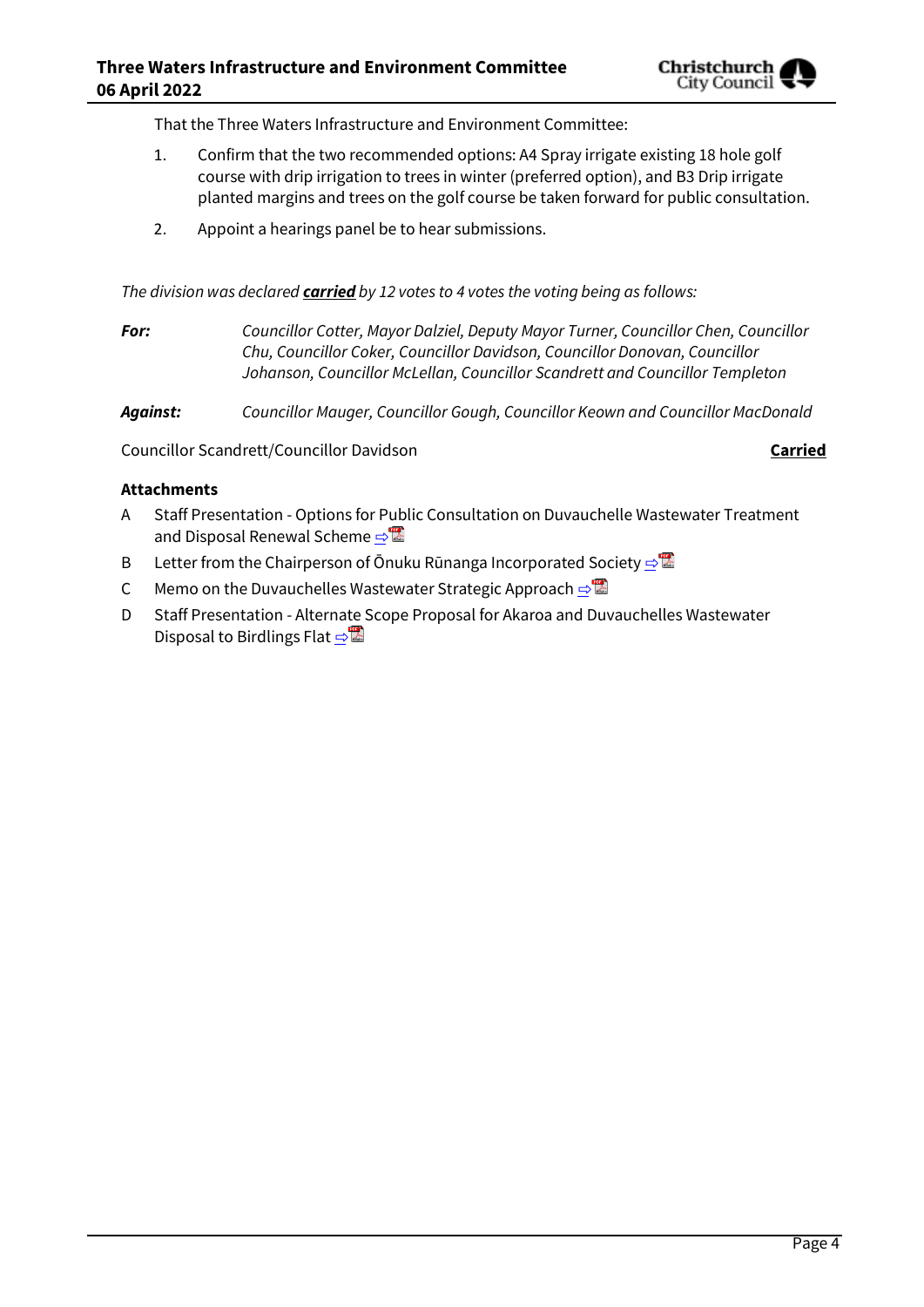

## **10. Resource Recovery Bi-monthly Report January/February 2022**

#### **Committee Comment**

1. Ross Trotter, Manager Resource Recovery, presented on the Resource Recovery Bimonthly report for January/February 2022.

#### **Committee Resolved TWIA/2022/00013**

#### **Officer recommendations accepted without change**

#### **Part C**

That the Three Waters Infrastructure and Environment Committee:

1. Receive the information in the Resource Recovery Bi-monthly Report January/February 2022 Report

Councillor Templeton/Councillor Chen **Carried**

Councillor Galloway joined the meeting at 10.27am during Item 10.

## **11. Implications of the Health (Fluoridation of Drinking Water) Amendment Act 2021 for Christchurch water supplies**

#### **Committee Comment**

- 1. Michele McDonald, Team Leader Asset Planning WWW, presented on the implications of the Health (Fluoridation of Drinking Water) Amendment Act 2021 for Christchurch water supplies (**Attachment A**).
- 2. The Committee requested that staff provide a detailed memo on the specific steps that the Health (Fluoridation of Drinking Water) Amendment Act 2021 requires regarding the decision to fluoridate and specific advice on the sequencing of what Council has to do and when.
- 3. The Committee requested that Staff provide some more detailed advice regarding consultation around budget changes if fluoridation of water supply is Central government mandated and not funded by the Crown.
- 4. The Mayor noted that any invite to the Director General of Health would only be made once additional advice has been received regarding the directive, but she will keep Councillors up to date. The timing of this invite was left with the Mayor.

#### **Officer Recommendations Ngā Tūtohu**

That the Three Waters Infrastructure and Environment Committee:

1. Receive the information in this Report as well as the supporting information in the Technical Memorandum entitled Fluoride Implementation – Preliminary Cost Estimate Update.

#### **Committee Resolved TWIA/2022/00014**

#### **Part C**